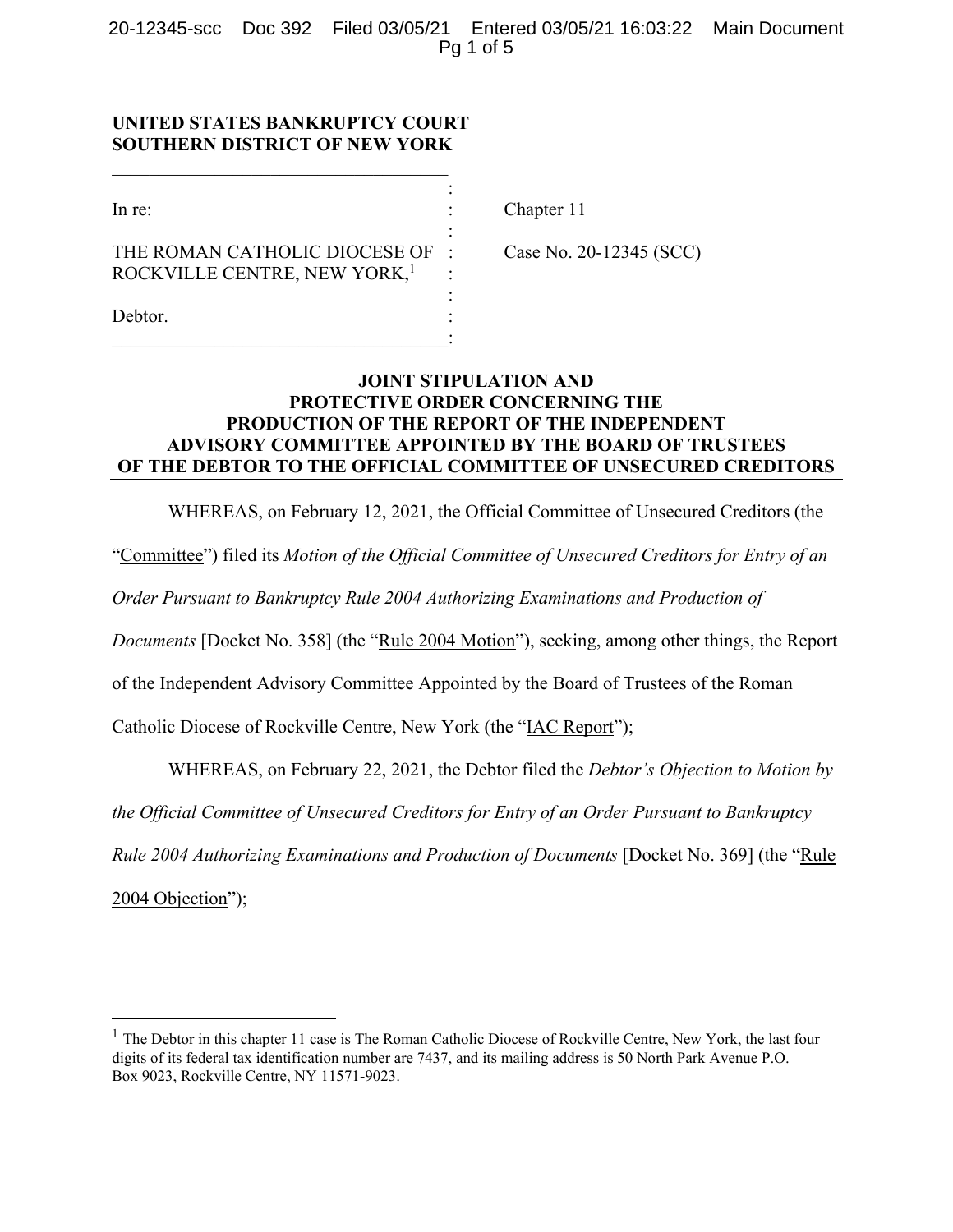#### 20-12345-scc Doc 392 Filed 03/05/21 Entered 03/05/21 16:03:22 Main Document Pg 2 of 5

WHEREAS, the Debtor and the Committee have conferred at various times with respect to the substance of the Rule 2004 Motion, the substance of the Rule 2004 Objection, and various possible consensual resolutions of the issues presented in each filing; and

WHEREAS, the parties consensually agree to the full and final resolution of the issues presented by the Rule 2004 Motion and the Rule 2004 Objection as set forth in this joint stipulation and agreed order (this "Joint Stipulation and Order").

After due deliberation and sufficient cause appearing therefor, **THE COURT FINDS AND CONCLUDES THAT:**

A. The Court has jurisdiction over this matter pursuant to 28 U.S.C. §§ 157 and 1334 and the *Amended Standing Order of Reference from the United States District Court for the Southern District of New York*, dated January 31, 2012. This is a core proceeding under 28 U.S.C. § 157(b)(2). The Debtor and the Committee confirm their consent to the entry of a final order or judgment by the Court if it is determined that the Court, absent consent of the parties, cannot enter final orders or judgments consistent with Article III of the United States Constitution. Venue in this district is proper under 28 U.S.C. §§ 1408 and 1409.

B. Due and proper notice of the Rule 2004 Motion has been given, and no other or further notice is necessary or required.

Based on the foregoing, **IT IS HEREBY ORDERED THAT:**

1. The Debtor will produce the IAC Report, its exhibits, its appendices, and the underlying documents the Debtor made available to the IAC and its professionals during the IAC's investigation (collectively, the "IAC Documents") to counsel and financial advisors to the Committee (and to any other professionals retained by the Committee so designated by counsel to the Committee on five business days' notice to counsel to the Debtor) (collectively, the

-2-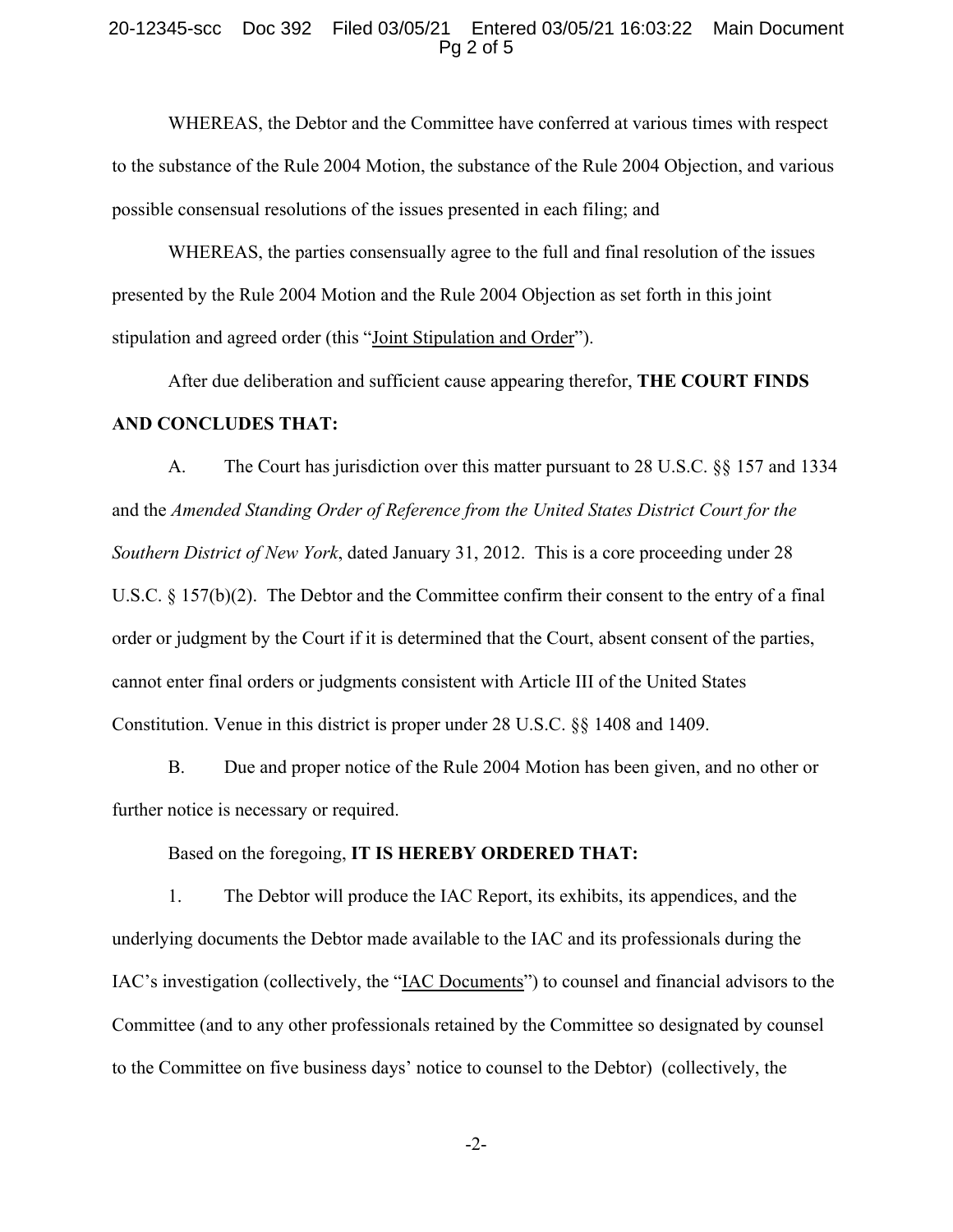#### 20-12345-scc Doc 392 Filed 03/05/21 Entered 03/05/21 16:03:22 Main Document Pg 3 of 5

"Committee Professionals"). For expediency's sake, the Debtor may designate any and all of the IAC Documents as Professional Eyes' Only (as defined below). The Committee Professionals shall keep the IAC Documents strictly confidential.

2. Professional Eyes' Only means, for the purposes of this Joint Stipulation and Order, that the only individuals authorized to view or to be granted access to such documents are the Committee Professionals. Any document protected by attorney-client privilege, attorney work product doctrine, and all other applicable protections of similar effect shall be designated as Professional Eyes' Only. The Committee Professionals may, at any time, notify the Debtor in writing via email to the undersigned counsel to the Debtor (a "Dispute Notice") that the Committee Professionals do not concur in the designation of an identified document or documents or other material as Professional Eyes' Only (a "Disputed Item"). If the Debtor agrees with the Dispute Notice, the Disputed Item will thereafter be designated as Confidential Information in accordance with the *Confidentiality Agreement and Protective Order Between the Debtor and Official Committee of Unsecured Creditors* [Docket No. 320]. If the Debtor does not agree with the Dispute Notice and the Debtor and the Committee cannot agree on the designation of the Disputed Item within ten (10) business days of the Debtor's receipt of the Dispute Notice, the Committee may move before the Bankruptcy Court on notice to the Debtor for an order removing the designation of such Disputed Items as Professional Eyes' Only. Until such time as the Bankruptcy Court shall have entered a final, non-appealable order determining that the Disputed Item is not Professional Eyes' Only, the Disputed Item shall remain, and shall be treated in all respects, as Professional Eyes' Only hereunder.

3. All Committee Professionals shall take reasonable precautions to preserve and protect the privileges and protections of any asserted attorney-client privilege, asserted attorney

-3-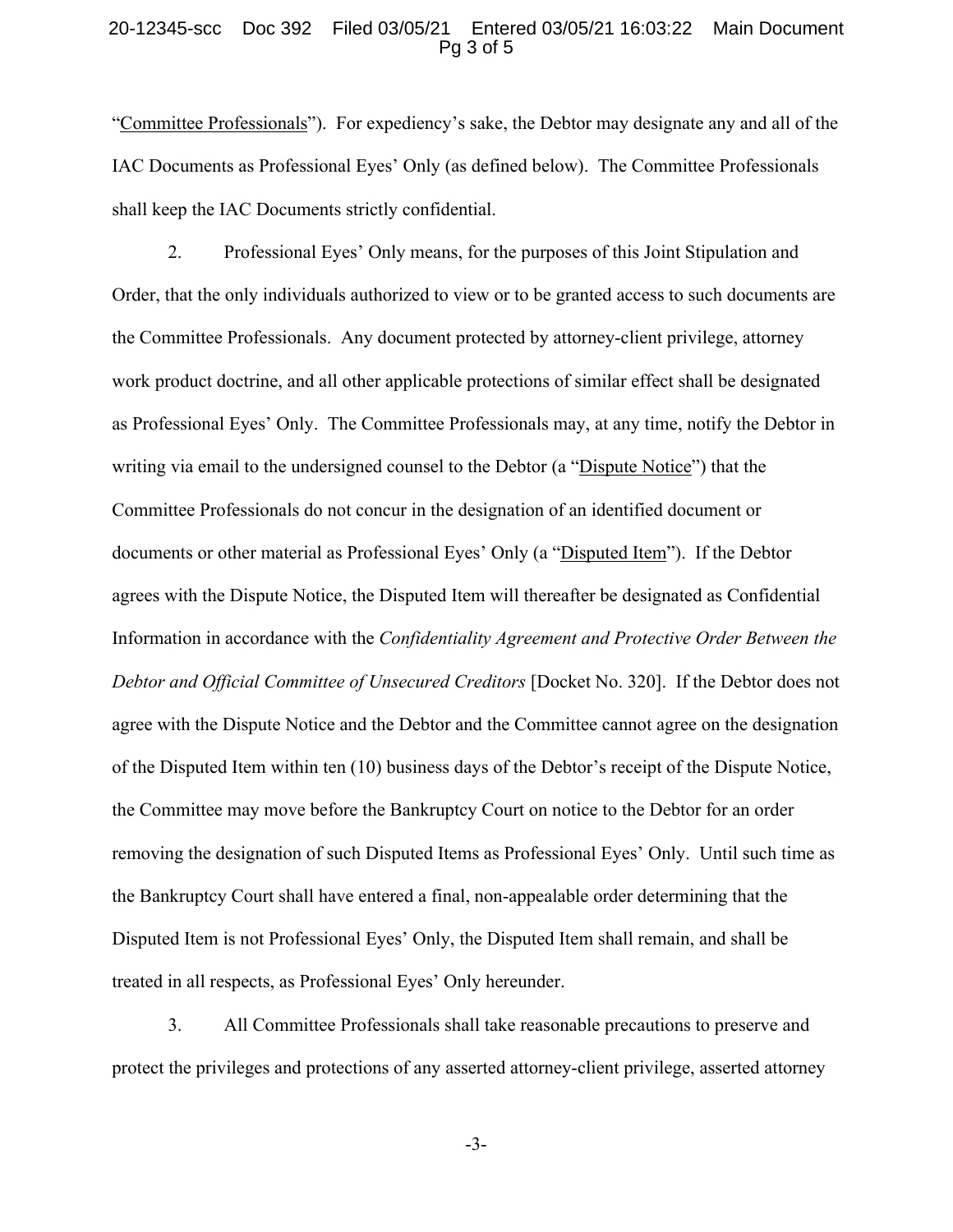#### 20-12345-scc Doc 392 Filed 03/05/21 Entered 03/05/21 16:03:22 Main Document Pg 4 of 5

work product doctrine, and all other allegedly applicable protections of similar effect. Committee Professionals shall not be authorized to waive any asserted privileges and protections, which belong to the Debtor. Any purported waiver of an asserted privilege or protection shall have no force or effect.

4. The IAC Documents will be produced by the Debtor on a rolling basis; provided, however, that the IAC Report will be produced to counsel to the Committee within 48 hours of entry of this Joint Stipulation and Order.

5. The Debtor continues to assert that the IAC Report and certain other materials that are included in the IAC Documents are protected by the attorney-client privilege and/or work-product doctrine and, if they so are, they will remain so notwithstanding the production of these materials to the Committee and, in accordance with the terms of this Joint Stipulation and Order, will remain protected. The Debtor's production of the IAC Documents to the Committee Professionals shall not waive any asserted privileges and protections of the attorney-client privilege, the attorney work product doctrine, or any other applicable protection of similar effect. To the extent such privileges and rights exist, they are hereby asserted and preserved in their entirety as provided in Federal Rule of Evidence 502(d), (e).

6. In light of the protections afforded by this Joint Stipulation and Order, including protections pursuant to Federal Rule of Evidence 502, the Debtor will not withhold or redact any of the IAC Documents from production to the Committee, and, accordingly, is not required to create a privilege log in connection with its production to the Committee.

7. This Joint Stipulation and Order fully and finally resolves the Rule 2004 Motion.

8. Each parties' rights with respect to any resolution of the potential claims referenced in the IAC Documents are preserved.

-4-